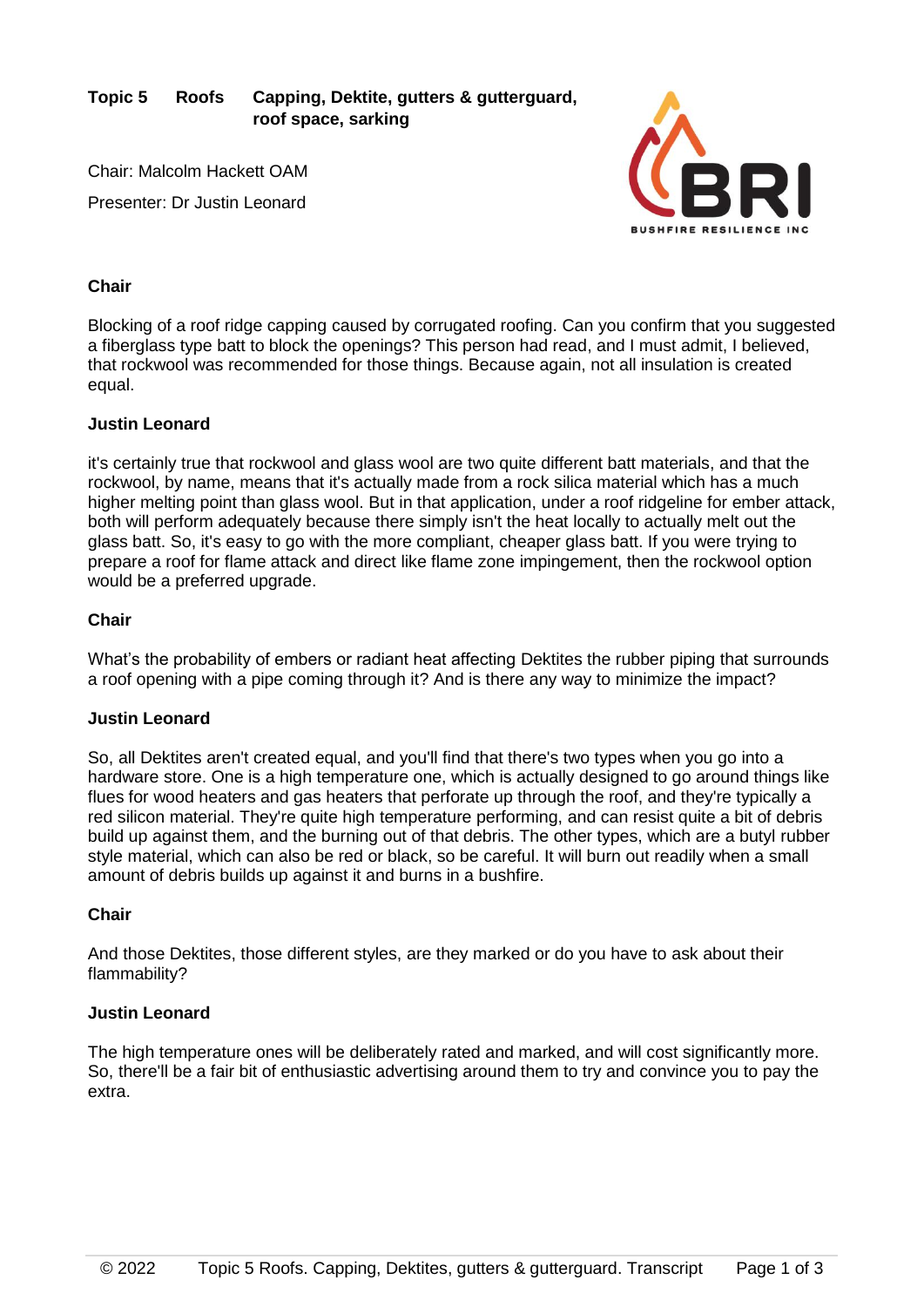## **Justin Leonard**

The same goes with unprotected gutters. Yes, you can clean your gutters out, but during the fire event itself the debris can build up again, to some extent in those gutters and apply localized flame attack to the roof elements adjacent.

## **Justin Leonard**

And, of course, there's other conventional ways to protect our gutter lines, and one of those is using gutter guards. But, in the event of using a gutter guard, it's very important to firstly select ones that are not made of polymeric materials, because they simply add to the fuel load that's in your gutter. And, when the embers arrive, they will melt and burn through along with any debris that has built up on top of them.

The mesh size for these gutter guards really needs to be 2mm or smaller in aperture size to be effective, because embers will simply pass through larger gaps and access what debris, if any, has built up under them. And, of course, the means of fixing them both to the roof and to the gutter line must be of some type of noncombustible material and flashing, so that it can perform adequately under the combined actions that bushfires bring.

## **Chair**

Last year, different speakers had different opinions about gutter guard in our series last year. Are there any new recommendations about the best way to stop debris getting into gutters with gutter guard and how to seal the end of the roof edge? Particularly on a metal roof.

#### **Justin Leonard**

So, obviously, absolute rule number one is make sure your gutter guard's not made out of anything that can burn itself, because the last thing we want to do is put more fuel on the gutter. It has to be sealed, obviously, has to form an intimate connection to the roof sheet itself, and to the lip of the gutter. So you actually form a complete enclosure between the gutter, the fascia and the roof sheet. And the most appropriate ways to do that is using some form of metal fixing rather than a bonded polymer based approach, because as the debris lands on and acts on it, it could actually burn the polymer and cause it to disconnect.

Things like fine metal mesh with things like stainless steel fine mesh, or galvanised fine mesh are at the higher performing temperature metals, is probably a preferred approach. But, also noting a bit like closing up all your cavities, putting fine mesh over your gutters in a high rainfall, high discharge area, you're actually also potentially disturbing the rate that the water can get through the mesh and fall into your gutters as well. So there's a whole lot of challenges and trade offs, but, yeah, I guess I'd encourage you to explore all the weird and wonderful ones but still apply the 2mm threshold ember test to it and it should all be tight fitting and robust to that 2mm tolerance if it's really going to become an ember barrier.

## **Justin Leonard**

I'd always encourage people that are in the unfortunate circumstance of using their house to survive a fire to monitor and roam around inside the structure during the fire event, including accessing the roof space very carefully by popping your head in up through the manhole and having a look. And, ideally, having something like a super soaker water pistol to distribute water throughout that roof space if the framing starts to burn in that roof space.